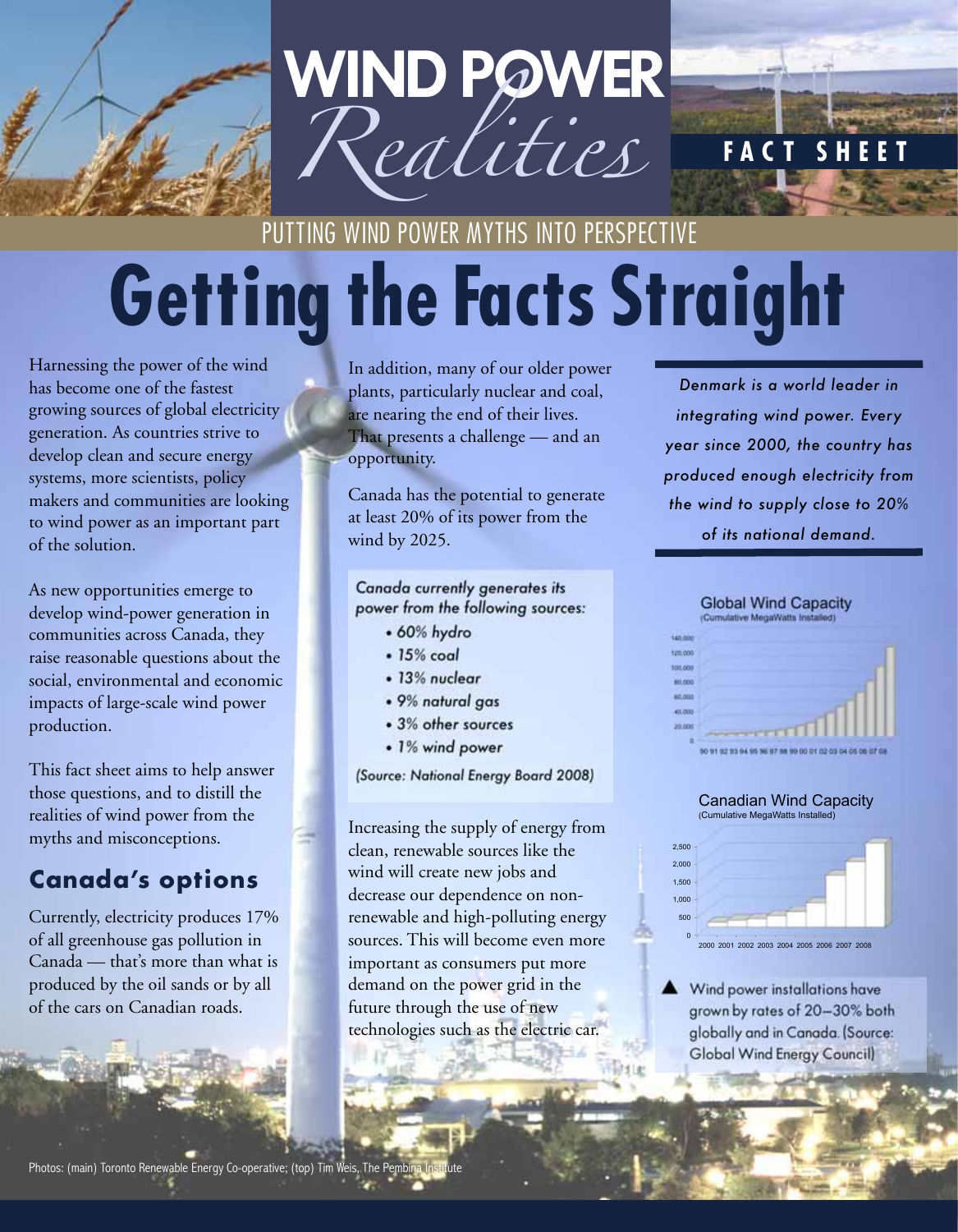*"A green, renewable energy economy isn't some pie-in-the sky, far-off future* — *it is now. It is creating jobs* — *now. And it* 



*can create millions of additional jobs, an entire new industry, if we act now."*

– *U.S. President Barack Obama*

#### **Benefits of developing wind power:**

**1** Creating jobs in project development, construction, maintenance and manufacturing.

**2** Stabilizing long-term electricity costs as the fuel source (the wind) is not depleted and does not increase in price.

**3** Creating healthier living conditions by reducing air emissions including carbon dioxide, mercury, sulfur and nitrogen oxides.

**4** Not leaving future generations with the risk and responsibility of managing wastes.



▲ The United States is the world's largest market for wind power, employing more than 85,000 people. (Source: AWEA)

## **Reducing carbon pollution**

Generating electricity with a wind turbine emits no greenhouse gasses, and every unit of electricity produced can be used to replace power from fossil fuel plants. Denmark increased its reliance on wind power from 3% of its total electricity supply up to 19.7% between 1991 and 2007. That, along with other measures, reduced emissions from electricity production by 30% over the same period, while the country's GDP grew by 45%.

It does take energy to build a wind turbine, but life-cycle studies done by Risø laboratories in Denmark found that this energy is quickly recovered

#### **Emissions Resulting from Danish Electricity Production**



(Source: Danish Energy Agency)

once the turbine is functioning. It takes about 3,600 MWh of energy to build a typical wind turbine that will generate roughly 6,000 MWh per year, so the electricity required for manufacturing is recovered within seven to eight months.

### **Ecological considerations**

Compared to coal, oil, natural gas, nuclear and hydro, wind power generation has the least impact on wildlife, according to research commissioned by New York State Energy Research and Development. Wind farms must undergo environmental assessments on a case-by-case basis to minimize any potential harm.

*"Audubon strongly supports properly-sited wind power as a clean alternative energy source that reduces the threat of global warming."*

– *American Audubon Society*

Some local populations of birds and bats may be negatively affected by wind development. At the few sites where bat populations have been adversely affected, preliminary research suggests that bat fatalities have been reduced by more than 50% by shutting down the turbines for a few hours a week at certain wind speeds and at times of night when bats are particularly



active. Research has also shown that, on average, a typical turbine in North America kills just two birds each year. In contrast, around 10,000 birds die each year from colliding with office towers in Toronto.

 (Source: A Summary and Comparison of Bird Mortality from Anthroprogenic Cases with an Emphasis on Collisions; Erickson, et al.)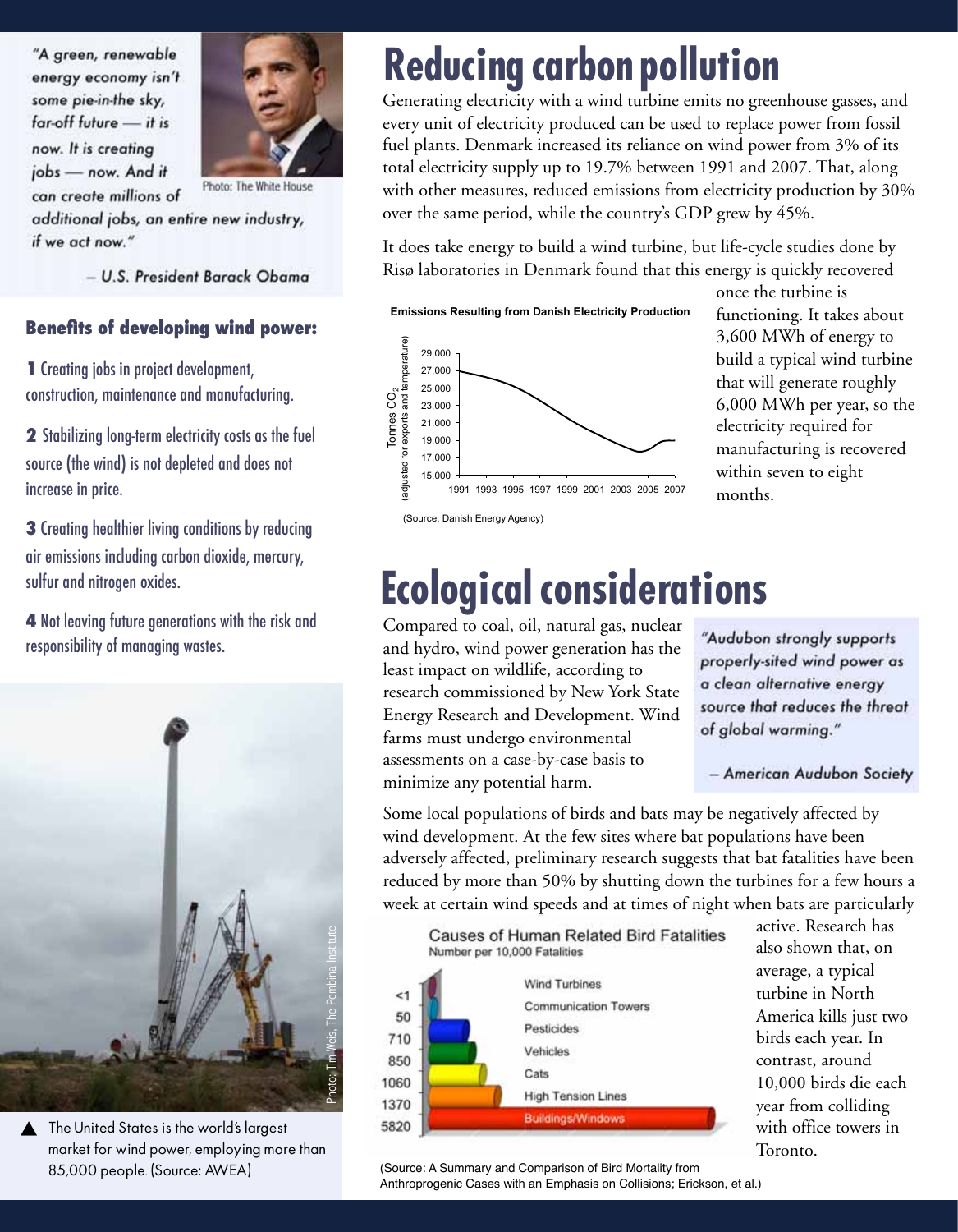## **Economic considerations**

The communities surrounding wind power projects can benefit from new jobs, increases in municipal tax revenues, landowner lease payments on the order of several thousand dollars per turbine, and potential spin-offs such as tourism. In Pincher Creek, Alberta, for instance, wind farms generate more than a quarter of the municipal district's annual revenue, and have become a significant employer in the region.

As the industry has grown in the last decade, the costs of wind power have decreased steadily. Onshore wind power typically costs 8–12 ¢/kWh, depending largely on how windy the site is and how far it is from existing power transmission lines. This cost is already competitive with many other power sources, and once turbines are installed, the cost of generating wind power will remain steady for decades. By contrast, electricity prices have risen steadily across Canada over time. Regulations to make polluters pay for their emissions will mean that the cost of power from fossil fuels will continue to rise, on top of normal market fluctuations.



Germany has integrated almost 15% of its power from renewable energy sources at a cost of less than \$4/month per household. And while Germans pay more per kWh of electricity than Canadians, by using energy more efficiently, a typical German household pays less per month than its Canadian counterpart.

# **Producing reliable power**

At low levels, the natural variations in the wind are dwarfed by the normal fluctuations in the electrical system that are caused, for instance, when consumers turn appliances on or off. Variations in the output from wind turbines can be predicted and balanced by grid operators using complementary energy sources.

Some remote communities in Australia and Alaska can supply up to 100% of their electricity from the wind. Adding more than 5–10% of power to a provincial grid

*"We said that the electricity system could not function if wind power increased above 500 MW. Now [2003] we are handling almost five times as much. And I would like to tell the government that we are ready to handle even more…"*

– *Western Danish system operator ELTRA*

usually requires new transmission networks and long-term planning. But a recent General Electric study for the Ontario Power Authority found that Ontario — Canada's leader in wind energy — could increase its wind capacity over 10 times its 2006 levels without major infrastructure upgrades.



Photo: Tim Weis, The Pembina Institute

After examining 25,000 properties within 8 km of wind farms, the Renewable Energy Policy Project found "...no evidence that property values decreased as a result of wind farms." In fact, for the great majority of projects, property values actually rose more quickly for properties within sight of the wind farm than in the rest of the community. Values of properties within sight of the wind farm also increased faster once the projects came online than they had before. (Sterzinger, et al. 2004)

n an average year, a single wind turbine (1.8 MW) will produce 6,000 MWh of electricity, or enough power for more than 750 Canadian homes. Using this wind turbine rather than burning coal to produce electricity will leave 2,700 tonnes of coal in the ground and reduce greenhouse gas emissions by 6,000 tonnes annually. That's equivalent to taking 1,260 cars off the road or planting 30,000

trees.

Photo: (upper) Tim Weis, The Pembina Institute; (lower) Ontario Power Generation